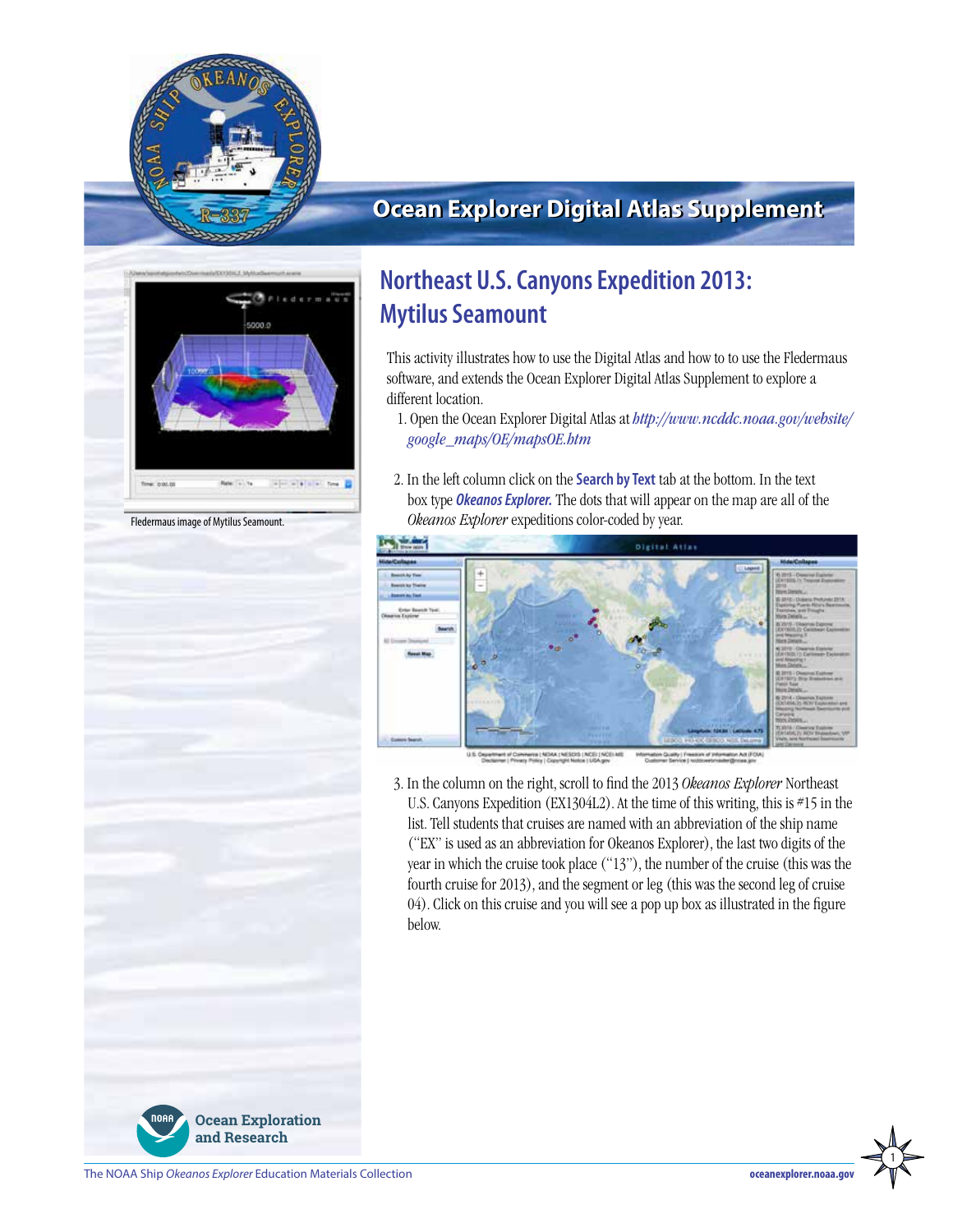The NOAA Ship *Okeanos Explorer* Education Materials Collection **oceanexplorer.noaa.gov**



Notice the tabs provided at the top of the pop up window. For educator information related to this cruise, click on the **Education** tab. This will take you to several educational resources available on the Ocean Explorer website related to this expedition including an Expedition Education Module which provides background information, an introductory video, lessons and more resources associated with the expedition.

*[The Northeast U.S. Canyons Expedition](http://oceanexplorer.noaa.gov/okeanos/explorations/ex1304/welcome.html)* took place during the summer of 2013. During this expedition, a team of scientists and technicians both at-sea and on shore conducted exploratory investigations on the diversity and distribution of deep-sea habitats and marine life along the Northeast U.S. Canyons and at Mytilus Seamount, located within the U.S. Exclusive Economic Zone. The 36-day expedition complemented work done through the *[2012 Atlantic Canyons](http://oceanexplorer.noaa.gov/okeanos/explorations/acumen12/welcome.html)  [Undersea Mapping Expeditions \(ACUMEN\)](http://oceanexplorer.noaa.gov/okeanos/explorations/acumen12/welcome.html)*.

The expedition also marked the first time NOAA's new 6,000 meter remotely operated vehicle (ROV), *[Deep Discoverer](http://oceanexplorer.noaa.gov/okeanos/explorations/ex1304/background/plan/media/rov.html)* and the *[Seirios](http://oceanexplorer.noaa.gov/okeanos/explorations/ex1103/logs/slideshow/seirios_parts/flash_slideshow.html)* camera sled and lighting platform were used in a full telepresence-enabled ocean exploration with NOAA Ship *Okeanos Explorer.* When these systems were deployed from the ship, the expedition team was able to provide scientists and audiences onshore with real-time video footage from deepwater areas in important, largely unknown, U.S. waters.



4. Click on the **GIS Tools** tab in the pop up window, select the first four boxes, and click **Plot on Map**.

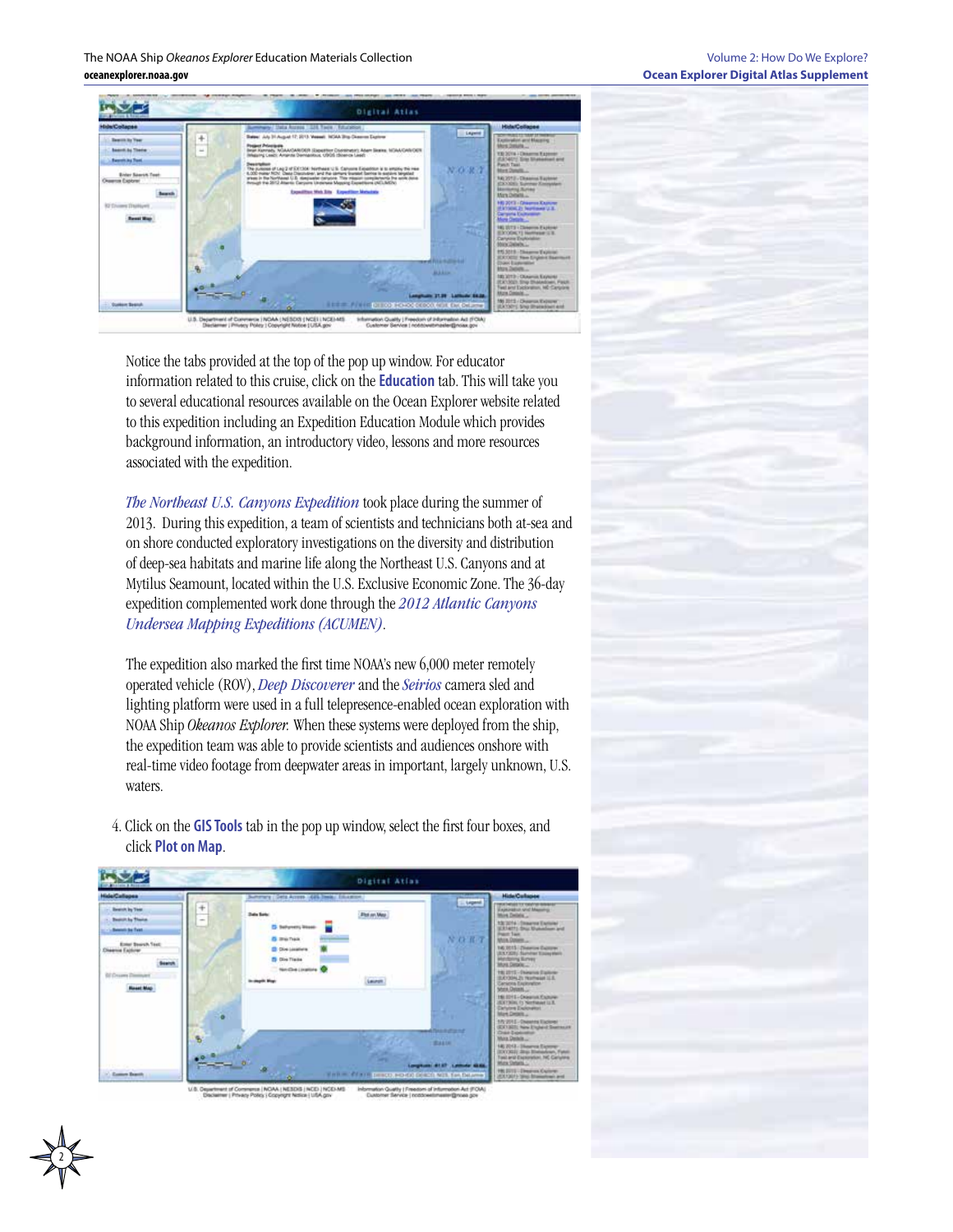#### Volume 2: How Do We Explore? **Ocean Explorer Digital Atlas Supplement**

Give the map a moment to load and what appears should look like the figure below.



This shows the ship's entire cruise track and the bathymetric mapping work done throughout the expedition.

5. Click on the map and holding the left cursor down, move the view slightly to the right. A number of named seamounts should come in to view. Notice that Mytilus Seamount was mapped during this mission.



You will also see that two dives took place on the seamount, EX1304L2 Dive 4 and Dive 5.

7. Click on *[service.ncddc.noaa.gov/rdn/oer-waf/media/ex1304l2/](http://service.ncddc.noaa.gov/rdn/oer-waf/media/ex1304l2/EX1304L2_MytilusSeamount.scene)*

*[EX1304L2\\_MytilusSeamount.scene.](http://service.ncddc.noaa.gov/rdn/oer-waf/media/ex1304l2/EX1304L2_MytilusSeamount.scene)* This will open an interactive scene file of Mytilus Seamount within a three dimensional data visualization system called Fledermaus (This free software must be downloaded to view and manipulate the image in the figure below. See iView4D software from *[http://www.qps.nl/](http://www.qps.nl/display/main/download) [display/main/download](http://www.qps.nl/display/main/download)*)

This is an image of the Mytilus Seamount created from the multibeam sonar data collected as the ship traveled over and mapped the seafloor in this region.



3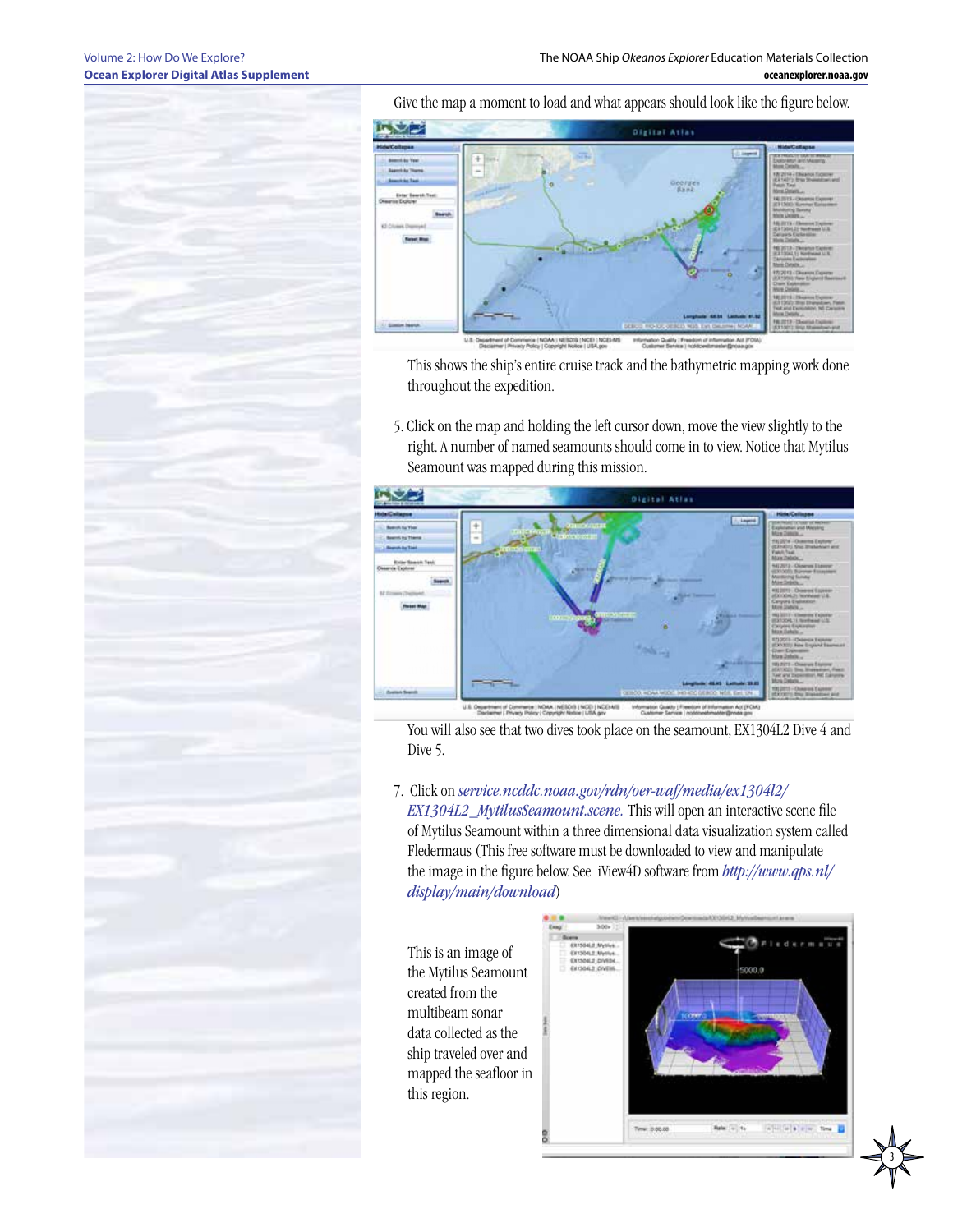- 8. Orientation to Fledermaus manipulation tools:
	- a) Notice on the top left box that the exaggeration is set at 3.00x. Actual exaggeration Is 1. The image has been exaggerated to three in order to view the structure in more detail.
	- b) In the column on the left, viewers can select different views of the seamount. Checking the first box will provide a false color map of the seamount with purple being the deepest points and red being the shallowest points. Checking the second box will show the slope. Checking the final two boxes will produce vertical white lines indicated the tracks of the ROV deployed to explore the seamount.
	- c) The white x and y axis orients the viewer to distance in meters.
	- d) The rings on the left and at the top of the image can be used to manipulate the view. (Note: Use Camera and Reset Camera in the menu bar to return to the original view.)
	- e) The ocean floor is shown as a three-dimensional image. The x-axis represents longitude, the y-axis represents latitude, and the z-axis represents depth. When you move the cursor over the image, the window near the bottom of the screen shows the geo coordinates (x, y, and z) for the location beneath the cursor.

Have students analyze the image and develop questions based on their own curiosity. Questions for students to consider might include:

What is the length of the seamount from east to west? What is the length of the seamount from north to south? What is the deepest point of this seamount? What is the shallowest point? What appears to be one of the steepest point on this seamount?

Based on what they observe in the image and where they know the seamount is located:

What might be the reason this seamount has a flat top? (Note: one theory is that this seamount was once above sea level and was worn flat by wind and weather.)

What is the geology like at this seamount? Type of rock? Hardness of rock or sediment?

What organisms might live here? Why?

Do you think different organisms live at different depths on this seamount? Why or why not?

Why did the scientists select these dive locations? If you were the scientist leading this expedition and exploring this seamount for the first time, where would you chose to send the ROV? What considerations do you think need to be made when deciding what regions to select for further exploration?

What differences might you expect between Dive 4 on the north side of the seamount and Dive 5 on the south side of the seamount?

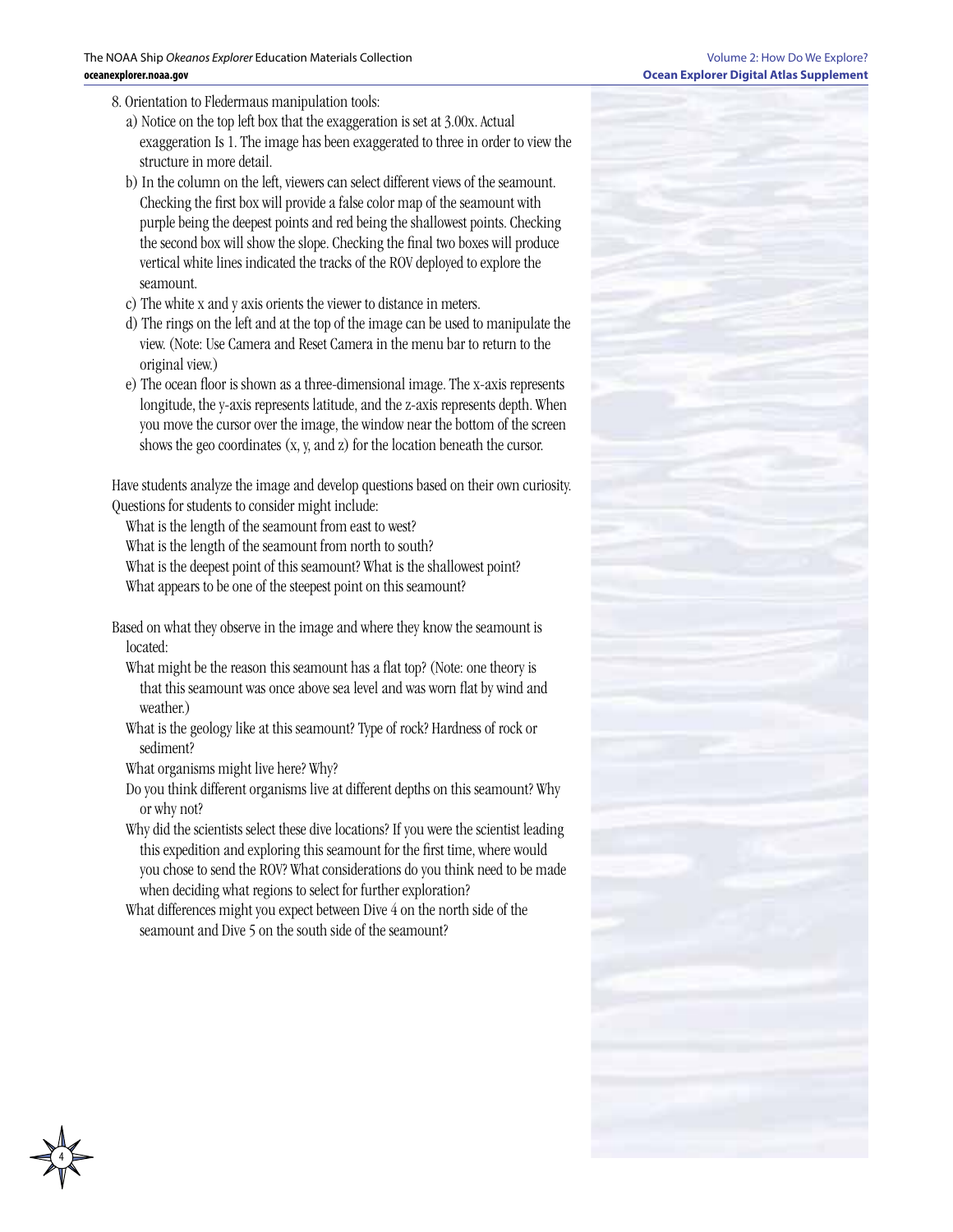9. Now go back in the atlas and click on the expedition box on the right, EX1304L2, again. In the pop up window **Summary** tab will be a link to the expedition on the Ocean Explorer website. Click on **Expedition Website**.



This is the main Northeast U.S. Canyons Expedition 2013 webpage. Find and click on the Daily Updates link.



 Scroll to Dives 4 (north side of the seamount) and 5 (south side of the seamount) to have students read about what was found during each of these dives.



Ask students:

- Why did scientists select this seamount for exploration (This is one of the least explored seamounts of the NE Seamount Chain.)
- What was the deepest point the ROV traveled during these two dives? (3271 meters)
- What is the primary type of rock present at this seamount? (basalt) Why? (The New England Seamount chain is a line of extinct volcanoes running from the southern side of Georges Bank midway across the western Atlantic.)